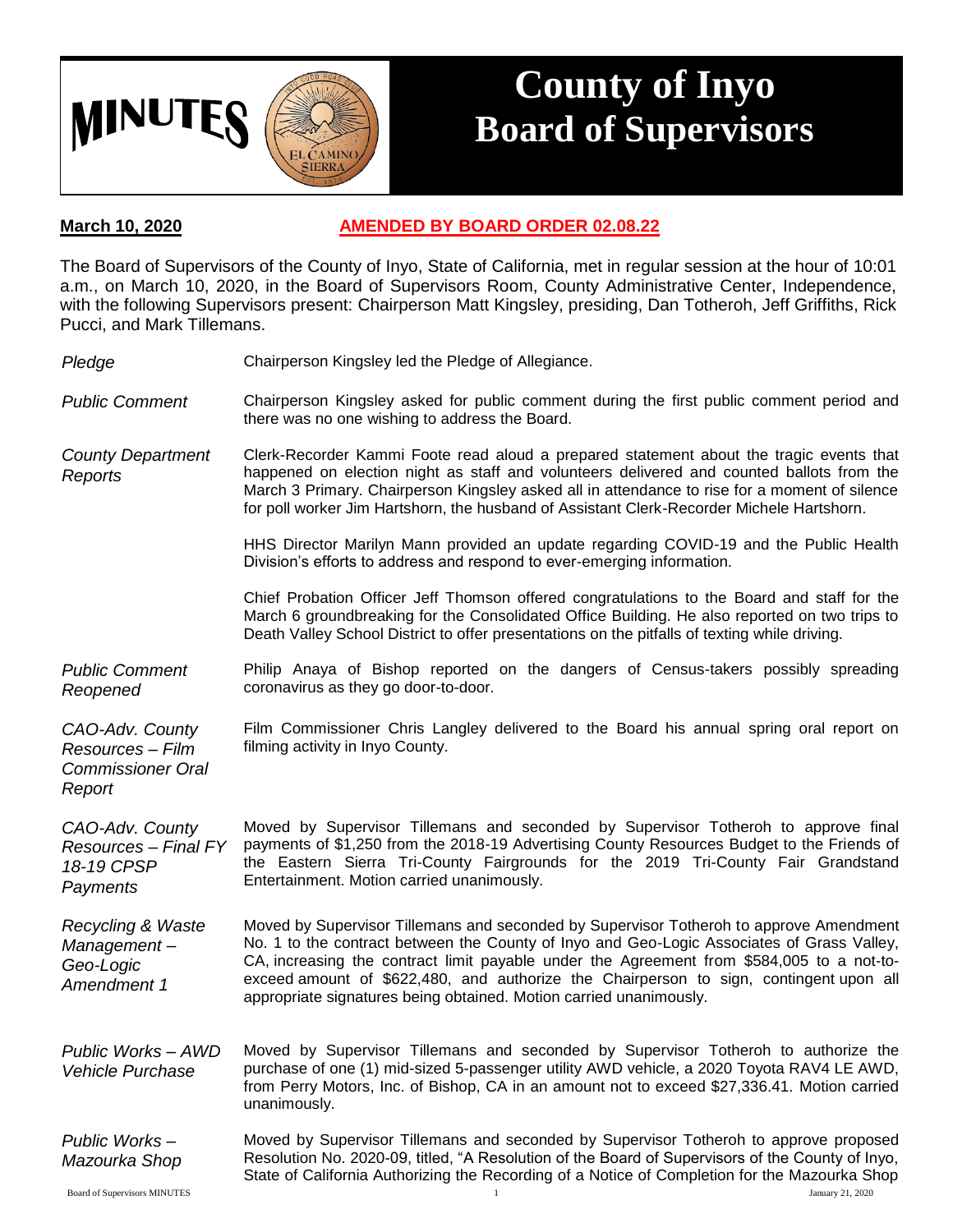Fencing Project," and authorize the Chairperson to sign. Motion carried unanimously.

*Fencing Project N.O.C./Reso #2020-09*

*Emergency Services – INF Wildfire Mitigation Presentation*

*HHS-Public Health – Tobacco Ordinance Approval Delayed*

The Board received a presentation from Inyo National Forest representatives on the agency's wildfire mitigation efforts and plans.

After a lengthy discussion last week for the first reading of a proposed ordinance to create a tobacco retailer license, Inyo County Public Health and Tobacco Control staff presented the ordinance to the Board for enactment. Staff briefly reviewed the ordinance, titled, An Ordinance of the Board of Supervisors of the County of Inyo, State of California Amending the Inyo County Code to Add Chapter 5.45 to the Inyo County Code Regarding the Regulation of Tobacco Product Sales and Requiring the Licensure of Tobacco Retailers."

The Chairperson opened the floor to public comment.

The Board heard comments from Ken Sample, Cindy Steffen, Daniel Brown, the owner of Bishop Smoke Shop, Chasity Logan, and an employee of the Shell Mart in Independence. Sample, Steffen, Brown, Bishop Smoke Shop's owner, and the Shell employee objected to the extra layer of regulations (which might reduce their customer base), government interfering with private enterprise, what they deemed was inadequate notice of the proposed ordinance, government putting the onus on businesses to protect children but not holding parents accountable, youth use statistics that might not be truly reflective of reality, the setting of minimum prices for tobacco products, and retailers on the Reservation not being subject to the regulations. They explained their concern that if they were forced to raise their prices to meet minimum requirements, customers will go to the Reservations to buy their products instead. They also questioned why the County was looking at additional regulations for retailers instead of cessation and educational efforts targeted at youth. Logan was concerned specifically with the proposed ban of all vaping products, noting that vaping has saved her life by helping her to get off cigarettes.

Staff and Board members in response noted that the proposed ordinance and last week's hearing were both advertised in the newspaper, and letters were sent to retailers in the unincorporated parts of the county – not the City of Bishop where two of the three commenters own stores. It was also noted that while the County's ordinance will not affect the City of Bishop or Reservations, staff is actively working with the City and Tribes to adopt similar regulations to ensure consistent policies regionwide; there just isn't a mechanism to allow all local governments to adopt the measures simultaneously. Public Health staff also reported they sent a survey out to all retailers in the County several months ago, with all but two responding as to how different iterations of tobacco bans would impact their businesses. Deputy HHS Director-Public Health and Prevention Anna Scott said staff opted not to pursue a total flavored tobacco ban, like Mono County has instituted, based on feedback from retailers and the Board.

Discussion continued about youth tobacco usage statistics, what other jurisdictions are doing to address the issue, and federal and state legislation related to flavored tobacco products.

Chairperson Kingsley thanked the retailers in attendance. He noted he has been on the Board for 7 years and the Board does not go out of its way to restrict private enterprise. He said Inyo County doesn't even have a business license and the Board generally doesn't consider adding regulations for business owners. He said the County is trying to thread a needle to not overburden retailers while taking actions to keep tobacco products out of youth hands. He said he hoped the County could work with the Tribes and City to ensure an even playing field. Chairperson Kingsley added that the County needs to provide some leadership so the other entities will follow suit, at the very last where a ban on flavored vaping products is concerned. He noted that the ordinance does not propose banning the use of vaping products, just the sale of them. He proposed delaying approval of the ordinance until it can be brought back with the price control elements removed.

Supervisor Totheroh said everything in the proposed ordinance is meant to address the problem of youth tobacco use, and is based on health studies and statistics and retailer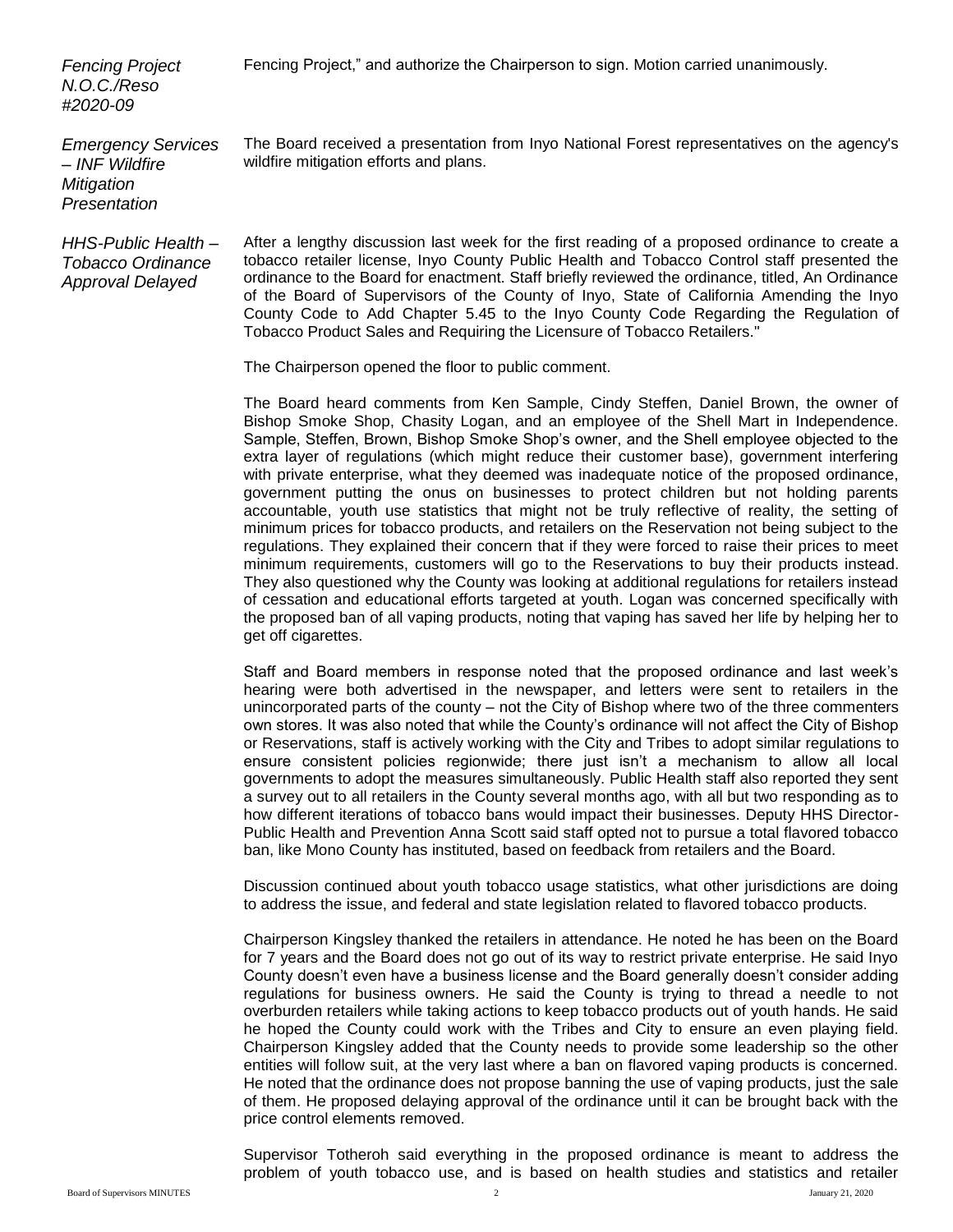feedback. He noted that information provided by Public Health indicates that minimum packing and price requirements do impeded underage access to the products. He added that the Board has given a chance for all constituents to weigh in on the issue, including the 80 healthcare professionals and educators who turned in 80 letters to the Board in support of the regulations.

Supervisor Griffiths said this process started a year ago when Mono County adopted its tobacco regulations and encouraged a regional approach. He said it's been clear in his mind that certain products are specifically marketed to youth – such as candy-flavored tobacco products – and they should be banned but he is not interested in regulation menthol cigarettes and mint-flavored chewing tobacco used by adults. He added that it was his hope the County was cooperating with retailers and it's unfortunate the City of Bishop retailers were not also sent letters. Regarding youth use statistics, he said he would prefer to rely on medical professionals, school officials, and youth who answer surveys. He said he would support taking a step back and re-evaluated the proposed ordinance if the Board wanted, noting that the goal is not to adopt these regulations as fast as possible, but to get them right.

Supervisor Pucci said he heard from Kyle Oney, owner of Manor Market, who is against the pricing regulations and worries that the Tobacco Retailer License, while proposed to be free, may end up with hefty fees in the future. Supervisor Pucci said he agreed that customers will go to a cheaper location in an area not subject to the County's regulations. He thanked the retailers for sharing their concerns and said he has also received a lot of feedback from medical professionals. He said the County cannot control what the Tribes do, so there would be a concern about unfair competition. He added he also doesn't want to punish the adults on fixed incomes and said he doesn't think it's the Board's position to set prices. He said the vaping ban is a separate issue, pointing to statistics showing that vaping gets youth addicted to tobacco. Supervisor Pucci also said he didn't want to wait to see what the Tribes and City do, but would prefer to take the lead to help ensure the regional policies are not as restrictive as those adopted in Mono County, where even menthol cigarettes and flavored chew are banned. He added that he wants to avoid unintended consequences for cannabis retailers.

Supervisor Tillemans said he agreed higher prices in the county would drive customers to retailers on Reservations. He said the County has the unique position to work with the Tribes on protecting all youth in the community. He said the bottom line is he is committed to doing everything possible to protect youth, and flavored vaping products are a real concern. Supervisor Tillemans said a delay in adoption of the ordinance would allow more time for staff to coordinate and engage with Tribes.

The Board reached consensus not to adopt the ordinance as requested, but rather to have staff bring it back in the future for another first reading and public hearing – after adequate notice is provided and staff has reached out to retailers.

*Recess/Reconvene – Lunch* The Chairperson recessed the meeting at 12:37 p.m. for lunch and reconvened the meeting at 1:10 p.m. with all Board members present.

- *Recess/Reconvene – Board of Equalization*  Chairperson Kingsley recessed the Board of Supervisors meeting at 1:10 p.m. and reconvened as the Board of Equalization (separate minutes to be approved at next Board of Equalization meeting) with all members present. The Chairperson adjourned the Board of Equalization meeting at 1:17 p.m. and reconvened as the Board of Supervisors with all members present.
- *Public Works – U.S. Bicycle Route 85 Letter of Support* Transportation Planner John Pinckney presented to the Board a proposal to designate U.S. Bicycle Route 85, which includes a specific route through Inyo County. He explained that Caltrans will not approve the designation unless all road owners are in support of it. He said this is not a construction project and imposes no costs or liability to the local agency. The Board expressed its support of the project. Moved by Supervisor Tillemans and seconded by Supervisor Totheroh to authorize the Chairperson to sign a Letter of Support for the proposed U.S. Bicycle Route 85. Motion carried unanimously.
- *Water Department – Direction for OVGA Reps* Water Department Director Aaron Steinwand asked for the Board's direction to the Owens Valley Groundwater Authority (OVGA) representatives in advance of the OVGA meeting scheduled for March 12, 2020 in Bishop, CA, specifically, agenda items dealing with funding commitments and the addition of certain entities as interested parties or associate members. Staff also asked that the Board authorize the County's OVGA Director, Supervisor Totheroh, to represent the County's annual funding commitment for the OVGA's Groundwater Sustainability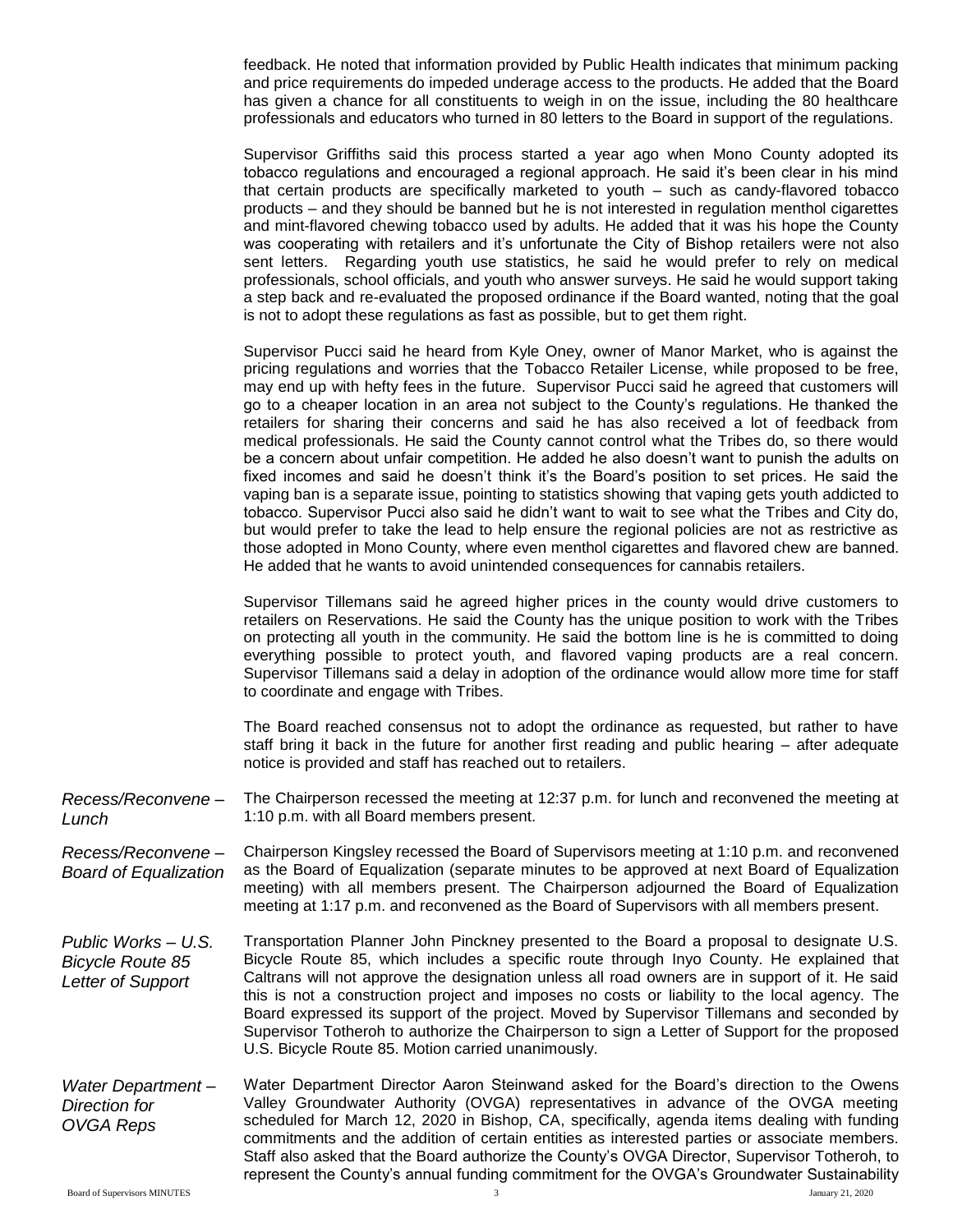Plan Development Budget pursuant to Article IV of the Joint Powers Agreement and the 2018 funding agreement to be at least \$52,859/year and not to exceed \$98,167/year, contingent upon the respective funding commitments of OVGA members. After extensive discussion, the Board came to consensus to authorize Supervisor Totheroh to commit Inyo County to covering half of the budget shortfall created by members dropping out of the OVGA. The Chairperson opened the floor to public comment. Philip Anaya of Bishop spoke to the need to remain committed to developing a Groundwater Sustainability Plan regardless of cost. Mary Roper, on behalf of the Owens Valley Committee, said the group's single vote as an interested party would not override any of the agencies' votes and the OVC could provide an interesting perspective with the opportunity to speak as an OVGA board member. Discussion among the Board and with staff continued, with the Board ultimately supporting the addition of an Associate Member seat representing mutual water companies, and having the OVC and Lone Pine Paiute Tribe join as Interested Parties.

*Parks & Recreation – Portagee Joe Campground Name Change* Assistant CAO Leslie Chapman presented a request that the Board consider changing the name of the campground located at 101 Tuttle Creek Rd., Lone Pine, CA from Portagee Joe Campground to Portuguese Joe Campground *(4/5ths vote required).* She provided background information on Joe Pires, the individual for whom the campground was named in the 1960s and one of many colorful characters living in the valley at the time. She said the issue of the campground name being derogatory arose amid objections and the threat of a lawsuit from Mr. Allen Berrey. Chapman said town hall meetings were held in Lone Pine in 2016 where the majority of residents expressed a strong attachment to Joe and were opposed to changing the campground name. She said although Mr. Berrey has since withdrawn his threat, the land owner, LADWP, strongly suggested the County change the name before it would renew the County's campground lease. She said information was gathered on Joe with the help of the Library, and it was discovered that his tombstone says "Portaguese Joe," so staff recommended using that name for the campground. Chairperson Kingsley said he was opposed to the name change but ultimately supports staff's proposal because it is what appears on his tombstone. He requested a plaque at the campground memorializing Joe and Chapman said staff is working on it. Moved by Chairperson Kingsley and seconded by Supervisor Totheroh to change the name of the campground located at 101 Tuttle Creek Rd., Lone Pine, CA from Portagee Joe Campground to Portuguese Joe Campground. Motion carried unanimously. **(SEE ATTACHED AMENDMENT)**

*County Counsel – Proposed Police Power Water Transfer Ordinance* County Counsel presented for Board consideration an ordinance to allow the County to update and continue the regulation of the transfer or transport of water from groundwater basins located wholly or partially within Inyo County, and to make clear that it regulates such transfers or transport under the County's general police power separate and independent of the County's zoning regulatory powers. The Chairperson opened the floor to public comment. Philip Anaya of Bishop said he was happy with the proposed ordinance but questioned why the language was changed to "beneficial interested parties" from "interested parties." Randy Keller of Bishop also questioned the qualifier, but also said the ordinance was a good move. Mary Roper of the Owens Valley Committee asked why the qualifier was added. Assistant County Counsel John Vallejo explained that they want to ensure the person appealing to the Water Department has a direct and legal interest, and that people aren't appealing just to block their competitors. He added that CEQA uses the same language. Moved by Supervisor Griffiths and seconded by Supervisor Totheroh to read title and waive further reading of the proposed ordinance titled, "An Ordinance of the Inyo County Board of Supervisors Adding Chapter 7.02 of the Inyo County Code to Regulate the Transfer or Transport of Water from Groundwater Basins Located Wholly or Partially Within Inyo County, and Repealing Inyo County Ordinance No. 1004 (Chapter 18.77 of the Inyo County Code)," and schedule enactment for 10:30 a.m. on Tuesday, March 17, 2020, in the Board of Supervisors Chambers, County Administrative Center, Independence. Motion carried unanimously.

*Clerk of the Board – Approval of Minutes* Moved by Supervisor Tillemans and seconded by Supervisor Totheroh to approve the minutes of the regular Board of Supervisors meeting of February 25, 2020. Motion carried unanimously.

*Board Member and Staff Reports* Supervisor Totheroh reported attending a meeting yesterday of an ESCOG subcommittee developing proposed bylaws and a budget for the Joint Powers Authority, and said he had an Owens Valley Groundwater Association meeting this Thursday.

> Assistant CAO Leslie Chapman reported that a flood warning was issued at about 2 p.m. for Inyo County, and staff is taking precautions with regard to the Tinnemaha burn scar, including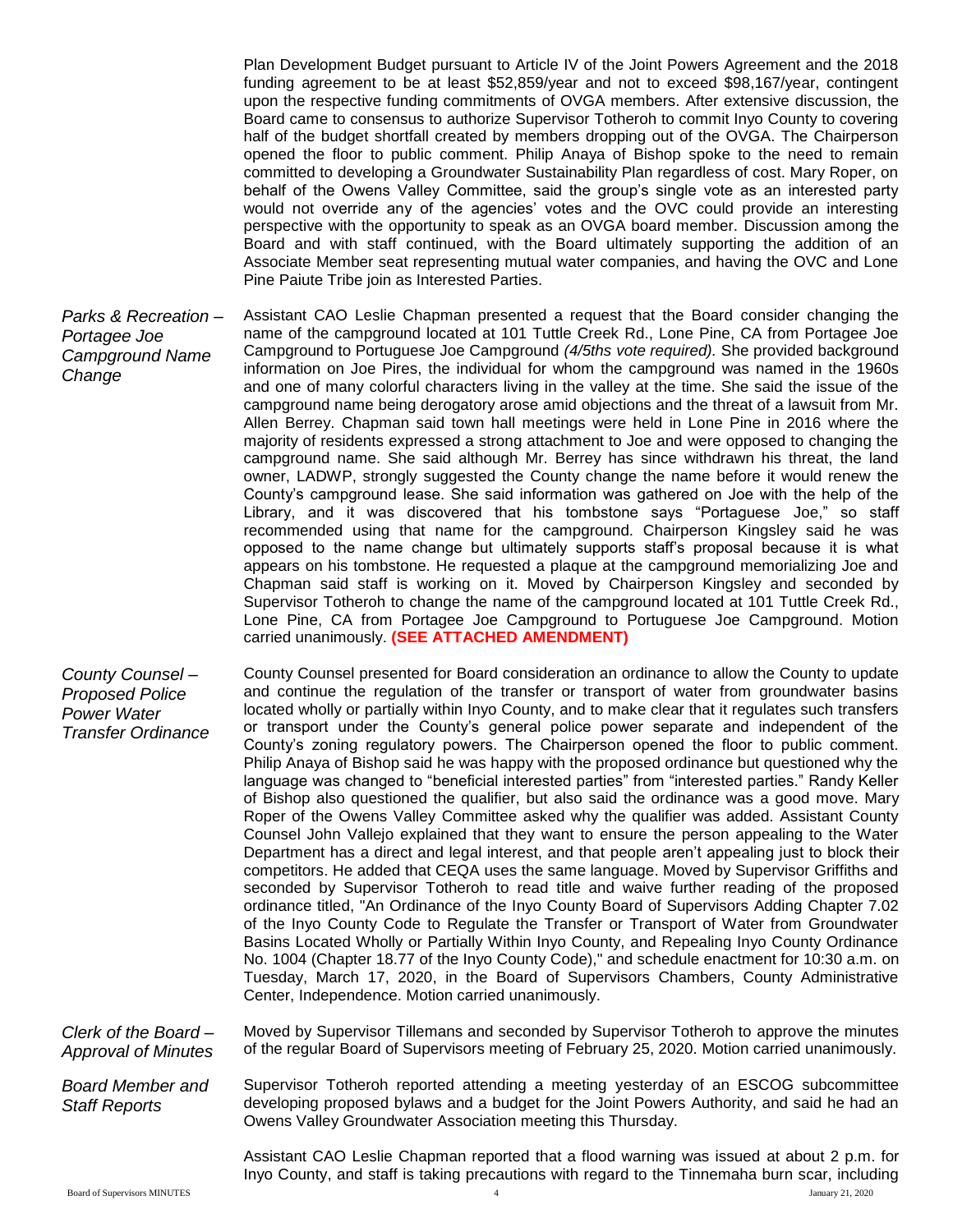notifying campers of the danger and potential need to self-evacuate. She also noted where to obtain sand bags for filling.

Assistant Clerk of the Board Darcy Ellis said she is working to arrange the Board's annual Southeast Inyo meeting, tentatively scheduled for April 14.

CAO Quilter notified the Board of the need to schedule a special meeting so the Board can accept the Statement of All Votes Cast in the March 3, 2020 election by the 30-day deadline imposed on the Clerk-Recorder.

Chairperson Kingsley commended the Assistant Board Clerk and CAO for a great job organizing the groundbreaking for the Consolidated Office Building.

*Public Comment* Chairperson Kingsley asked for public comment during the final public comment period and there was no-one wishing to address the Board.

*Adjournment* Chairperson Kingsley adjourned the meeting at 3:16 p.m. to 8:30 a.m. Tuesday, March 17, 2020 in the County Administrative Center in Independence.

washau fazd

Chairperson, Inyo County Board of Supervisors

*Attest: CLINT G. QUILTER Clerk of the Board* 

 *by: \_\_\_\_\_\_\_\_\_\_\_\_\_\_\_\_\_\_\_\_\_\_\_\_\_\_\_\_\_\_\_\_\_\_\_\_\_* 

*Darcy Ellis, Assistant*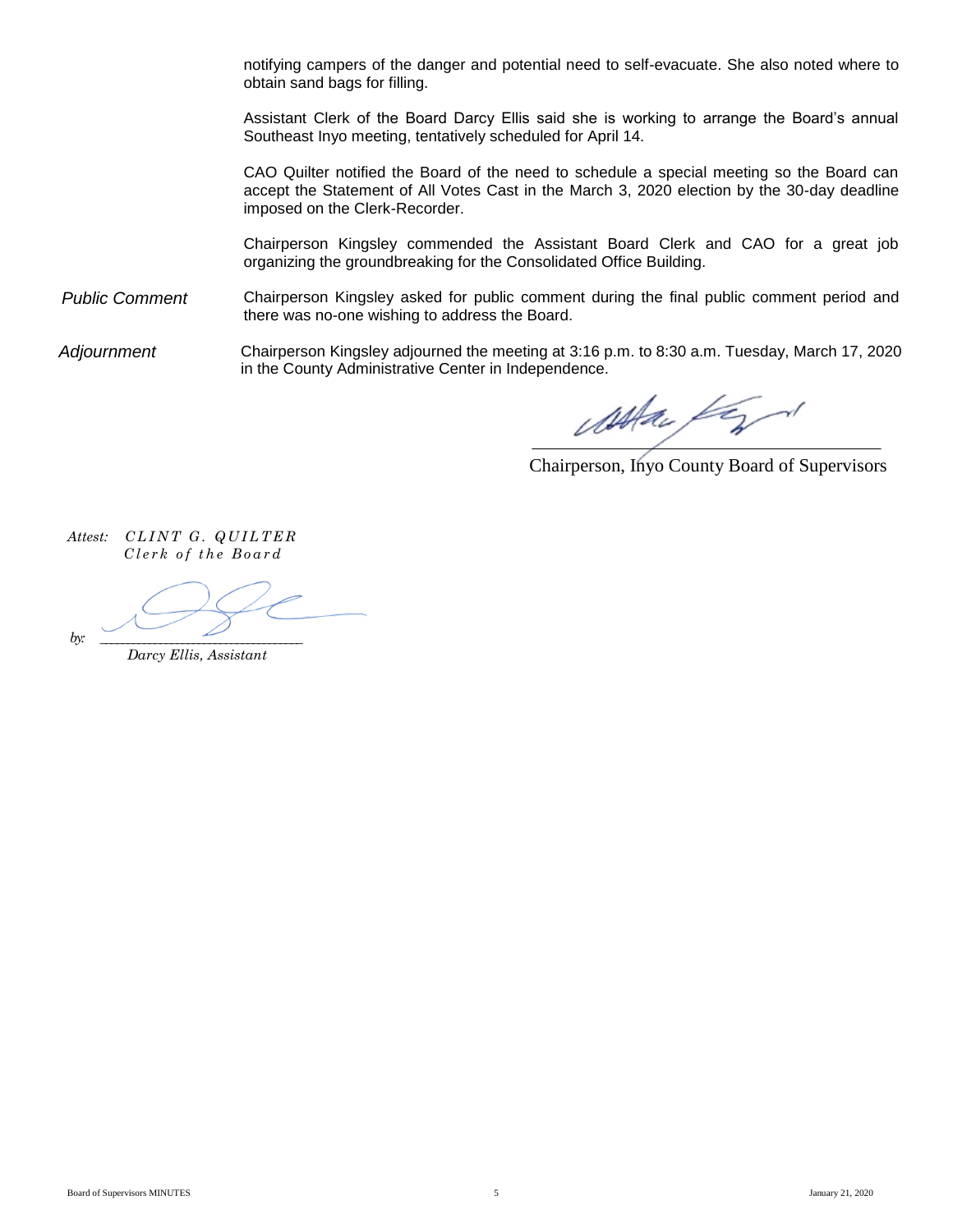## **AMENDMENT TO THE MINUTES OF THE BOARD'S MARCH 10, 2020, MEETING CONCERNING RE-NAMING PORTAGEE JOE CAMPGROUND**

On March 10, 2020, after having discussed the matter in closed session on December 10, 2019, the Board of Supervisors approved changing the name of the "Portagee Joe Campground" to the "Portuguese Joe Campground." Mr. Berrey played a significant role in the Board of Supervisors' decision to change the name of the campground. To recognize that role, the minutes of the Board's March 10, 2020 meeting concerning its action on that date to change the name of Inyo County's 'Portagee Joe Campground' to 'Portuguese Joe Campground' are amended by adding the following:

1) At a community meeting in Lone Pine in February, 2017, Mr. Berrey advised those assembled that he did not consider anyone involved in naming the campground "Portagee Joe" to have acted out of racism, bigotry, or malice; but that, nevertheless, the campground's name should be changed because the word "portagee" is offensive. And, in support of that contention, he read an excerpt from a 2014 essay in the Portuguese American Journal by Professor George Monteiro of Brown University titled, "From Portingale to Portugee,"which points out why the use of the word "Portagee" could be considered offensive.

2) At that meeting Mr. Berrey also suggested that the campground be re-named 'Portuguese Joe Campground', the reasons for which he elaborated upon in a letter he sent the next day to the editor of, and which was published in, The Inyo Register. The gist of Mr. Berrey's letter was that it was simply much more respectful for the community to now refer to "Portagee Joe" as "Portuguese Joe."

3) Later in 2017, and then in 2019, Mr. Berrey also suggested to the Board of Supervisors that it re-name the campground in honor of Wayne Geiger, a U.S. Army soldier from Lone Pine killed in action in Iraq, and that a monument be erected at the campground in remembrance of Jose Pires, aka . "Portagee Joe."

4) During the course of his efforts to change the campground's name, and pursuant to the request of then-Assistant County Administrator Chapman that he help her discover "Portagee Joe's" real name, Mr. Berrey looked for and found Jose Pires's (Portuguese Joe's) gravestone at the Mt. Whitney Cemetery in Lone Pine and took photographs of it, one of which he sent to Ms. Chapman and which she later included in the Staff Report she presented to the Board of Supervisors at its March 10, 2020 meeting.